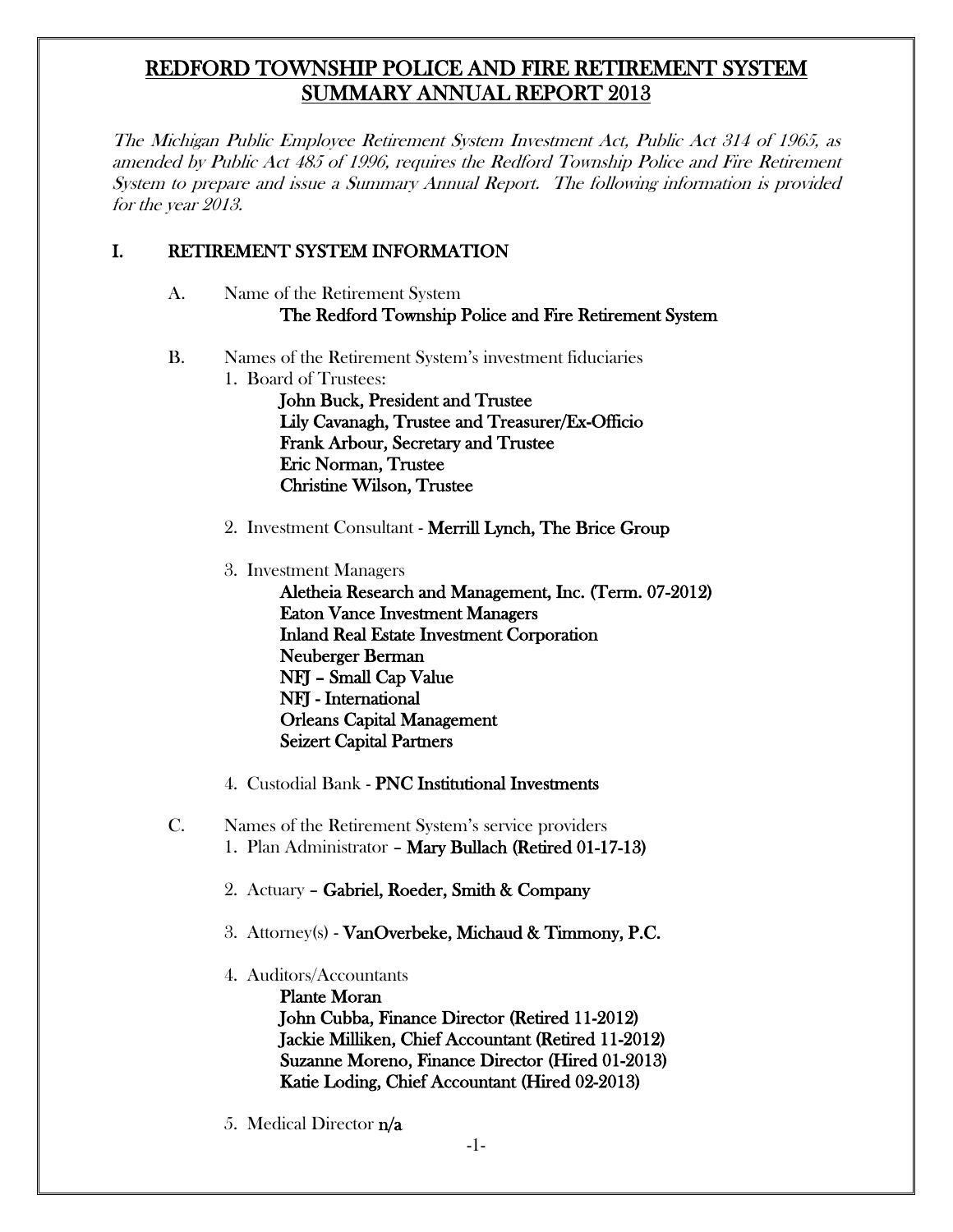#### II. ASSET/INVESTMENT INFORMATION

- A. Assets and Liabilities Assets =  $$63,442,454$  Liabilities =  $$2,854,700$ 1. including changes in net plan assets on a plan-year basis: Net change (\$264,591)
- B. Investment Performance

1. net of fees on a rolling calendar year basis for the prior 1, 3, 5, 7 and 10 years  $1 - 7.22$ ;  $3 - 5.97$ ;  $5 - 3.55$ ;  $7 - 4.12$ ;  $10 - 6.47$ 

The reported returns are a combination of net and gross of fee returns for the investment managers; fee information for several of the investment managers was not available. Prior to 1/1/15 the returns were calculated by our prior consulting firm and we cannot attest to their methodology.

- C. Expenditures (GASB compliant)
	- 1. Administrative \$53,063
	- 2. Investment
		- a. including soft dollars (\$322,615)
	- 3. Professional Training/Education
		- a. including travel \$3,207

### III. ACTUARIAL INFORMATION

- A. Membership
	- 1. active members 88
	- 2. retirees/beneficiaries 155
	- 3. open/closed Plan **Open**
- B. Benefits
	- 1. average annual retirement allowance \$41,187
	- 2. total annual retirement allowances being paid \$6,383,960
- C. Contributions
	- 1. valuation payroll \$5,953,537
	- 2. employer's normal cost of benefits as a percentage of valuation payroll 28.29%
	- 3. employer's total contribution rate as a percentage of valuation payroll 66.41%
	- 4. weighted average of member contributions, if any none
	- 5. confirmation that the Retirement System provides for the payment of the required employer contribution and that the Retirement System has received said required employer contribution: The Board of Trustees of the Redford Township Police and Fire Retirement System hereby confirms that the Retirement System provides for the payment of the required employer contribution and further confirms that the Retirement System received the required employer contribution on March 27, 2014 in the amount of \$4,257,948.
- D. Assumptions
	- 1. assumed rate of investment return 7.5%
	- 2. assumed rate of long-term wage inflation 4.5%
	- 3. smoothing method used to determine the funding value of assets 4-year